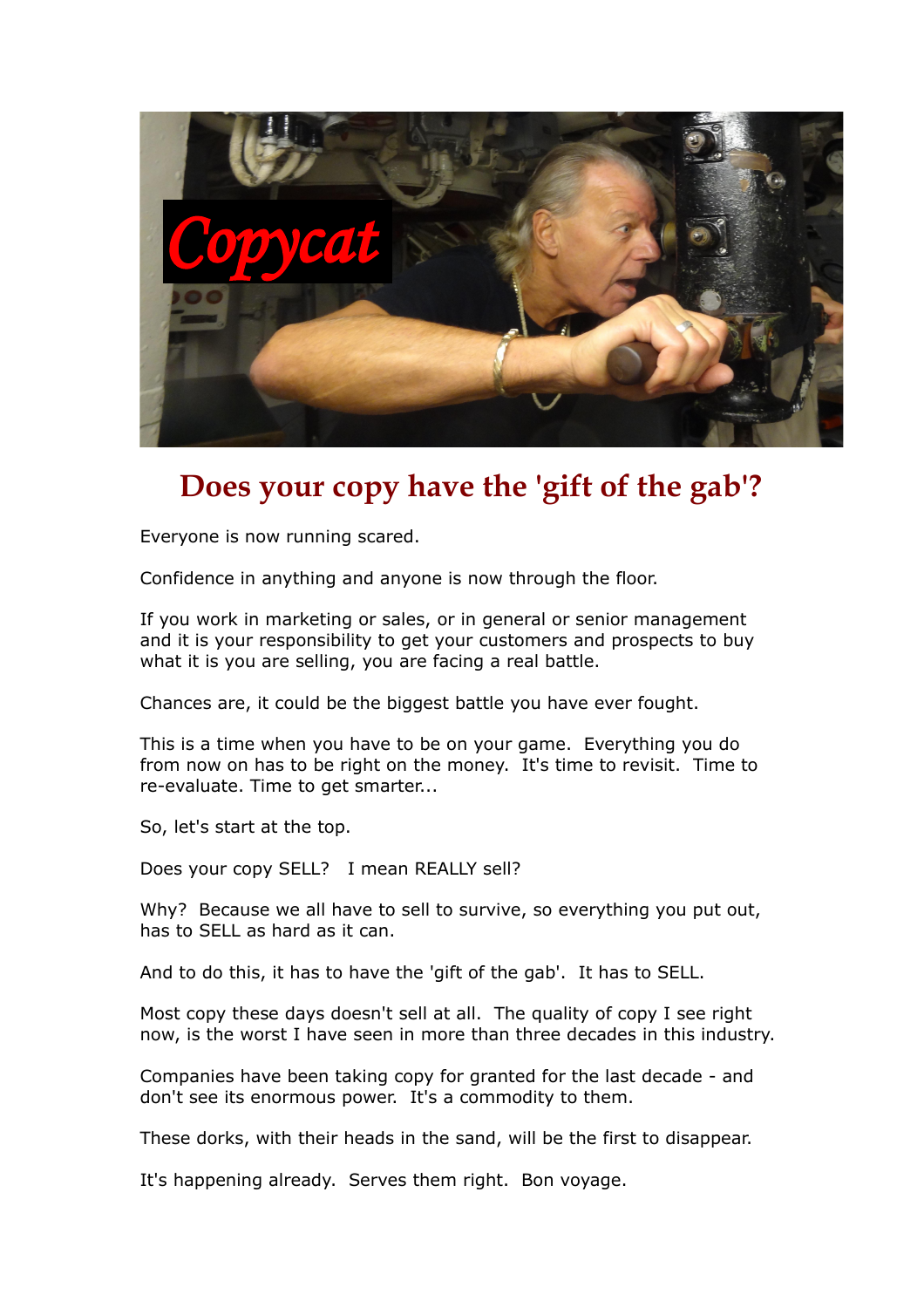Copy has to SELL. How many times does it have to be said?

If you don't want to accept it from me, here are two of the greatest people ever to grace this industry. Listen to what they said on the same subject, many decades ago:



*"Your role is to sell. Don't let anything distract you from the sole purpose of advertising"*   **David Ogilvy**

*"The only purpose of advertising is to sell. It has no other justification worth mentioning"* **Raymond Rubicam**



What these two great men said then, is still true today. Every word...

It will always be true. You HAVE to sell as hard as you can.

That's where the 'gift of the gab' comes in.

If someone has the 'gift of the gab', they have the ability to get attention, connect seemingly effortlessly and confidently - and persuade and influence the person or persons they are talking to, to perform a positive act.

Get attention, connect, persuade and influence a positive response. That's EXACTLY what your copy should be doing.

But marketers are suckers. They fall for the latest fads and wheezes, when history has shown time and again, that relying on what works, not what might work, is always a proven strategy.

Marketing silver bullets very rarely deliver. But, that doesn't stop people wasting money on total tripe. Content Marketing for example...

That's copy that doesn't sell. It's written that way. Pointless waffle. 'Soft sell and gentle influence' I heard it called recently.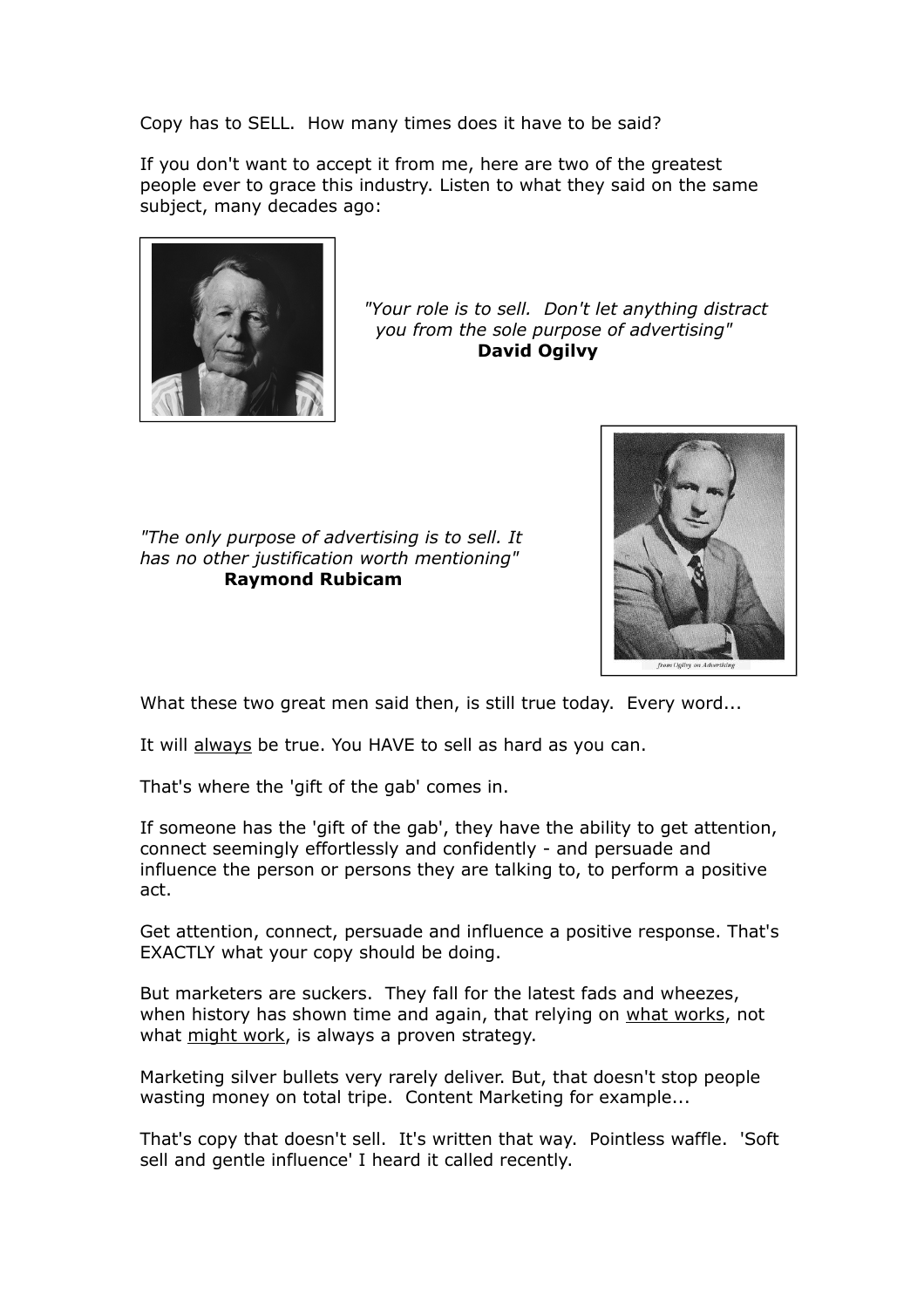Bullshit. Give me a sale or a response every time.

Content Marketing is sex without the orgasm. Absolutely no point.

No client I ever worked for, wanted soft sell and gentle influence. They wanted the cash register to ring. Again and again and again.

So, don't pussyfoot around with nonsense. You don't have time - as you have a massive challenge in front of you. It's going to be hard.

A lot of your customers and prospects have switched off. They have retreated into their castles and pulled their drawbridges up.

Abysmally poor advertising and marketing over the last decade bears a lot of the blame for this. It has turned people off.

Most of it has been staggeringly poor. It still is.

The people we are targeting are now apathetic and uninterested in what we are selling. They are fed up to the back teeth with us. And we only have ourselves to blame.

Getting a response and a sale is a bigger challenge today than it has ever been in the history of our business.

Copy is key. But it has to be copy that SELLS.

Professionally written copy has a chance to get that drawbridge lowered. Anything else will bounce off the castle walls - a waste of time and money.

Whatever your choice of media for your messages, remember one thing. Pretty pictures rarely sell. It's words that do the selling.

It has always been so. And it always will. The right ones, anyway...

People who have the 'gift of the gab' know how it's done.

Remember those guys (yes, they were always guys), who suddenly sprang up in empty shops on High Streets and always generated a crowd?

Most of them were selling electrical items - radios, toasters, portable TV's and numerous gizmos - they were piled so high, you could hardly see the salesman.

But, you *heard* him. And when he started to sell, he was irresistible. He demanded your attention and he got it.

And, most of us bought something from these guys at some time or another. Even though we had no intention of doing so when we left home that morning.

They just captured us on the day with their technique and their skill.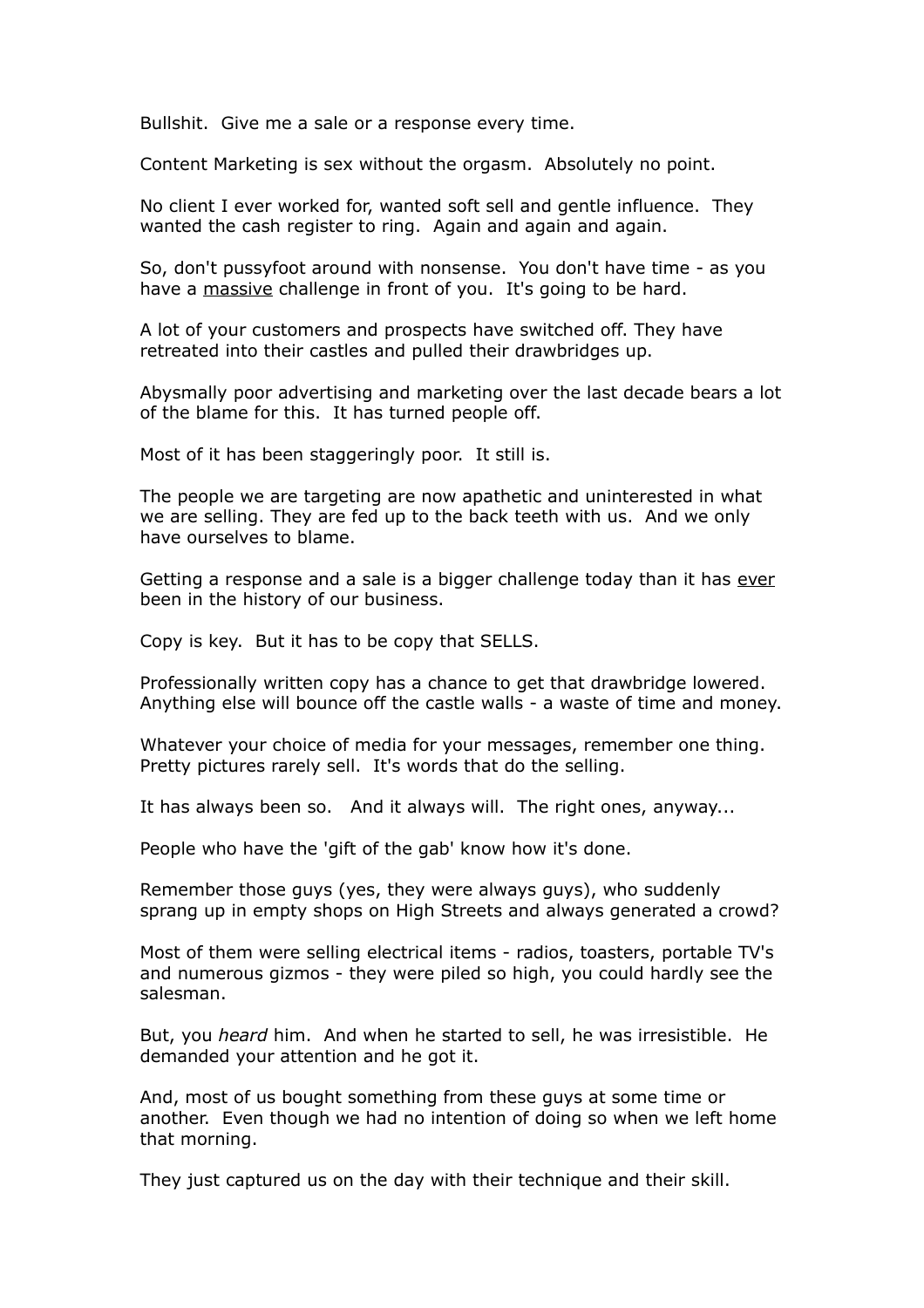There was no escape. They achieved the sale, because they knew how to SELL. They had the 'gift of the gab'.

In spades...

Same as market traders. They know how it's done. Especially the fruit and veg boys and girls. Go into any outdoor market anywhere in the world - and you'll see what I mean.

They have the 'gift of the gab'.

And, we mustn't forget the classic door-to-door salesmen of the 50's, 60's and 70's. They faced a cold call with confidence, because they knew they would win more than they would lose, once the consumer opened the front door.

Because they had the 'gift of the gab'.

All of these characters worked to the same formulaic sequence that a professional knowledgeable direct response copywriter does:

AIDCA. Attention. Interest. Desire. Conviction. Action.

To sell anything to anyone, you first have to get their attention. Then create interest and desire for the product or service on offer. Convince them why they should buy it from you - and then tell them what to do to get it.

Simple, logical and, above all, proven.

That sequence will never change. So don't ever mess with it. Alter it in any way and your copy will underperform. I guarantee it.

Does your copywriter have the 'gift of the gab'? Does your copy sell hard enough? If not, stop them writing copy immediately, because you are losing sales.

And you could ultimately lose a lot more than that...

Go out there and find someone that has the 'gift of the gab. It's not going to be easy, as there are not a lot of them around anymore.

But a handful still exist...

The 'gift of the gab' was always present in numerous successful campaigns I have written for my clients in the last 3+ decades.

It was the main reason those clients enjoyed exceptional results like these: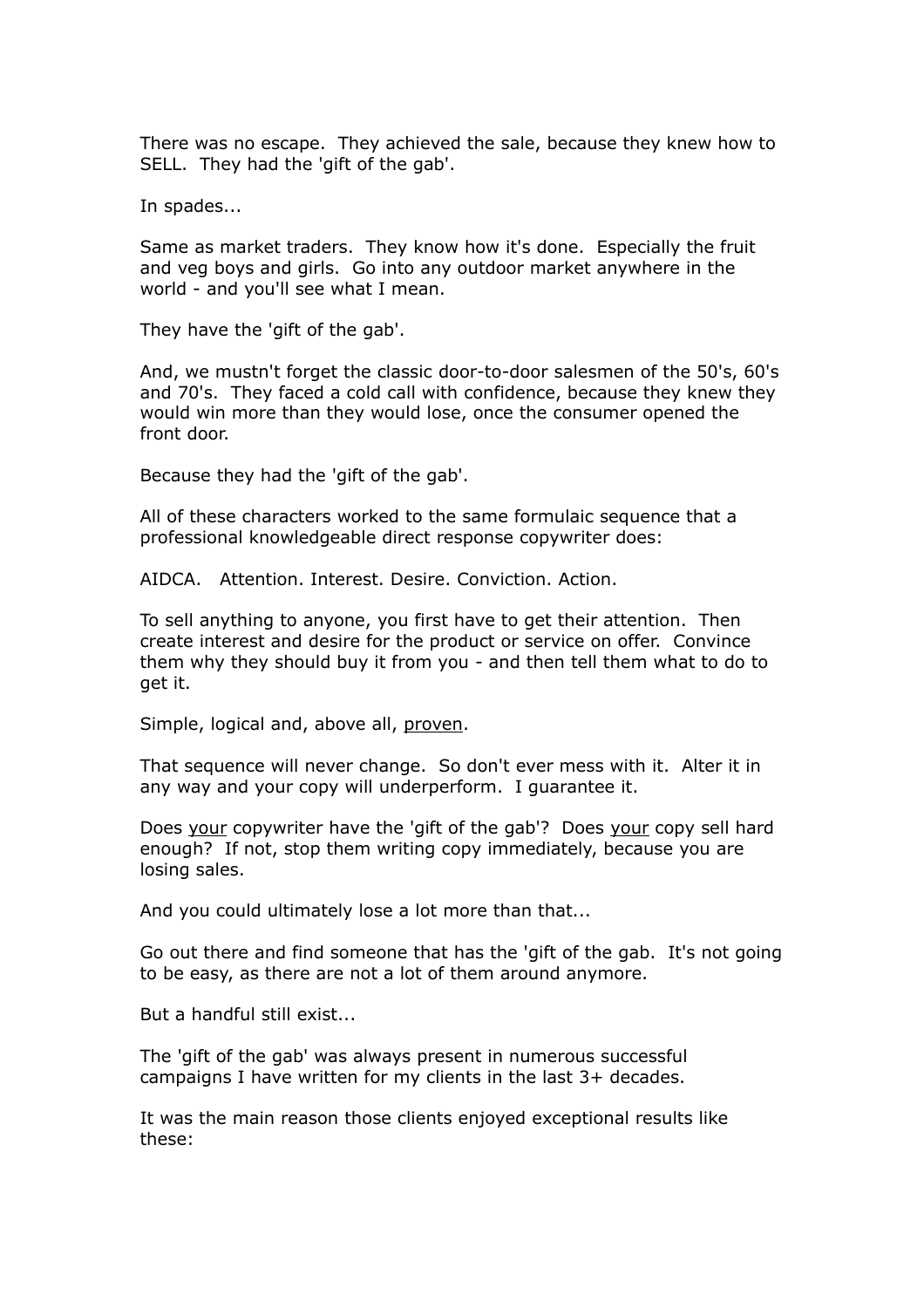- **A simple letter to past responders of a tour company that generated £170,000 of bookings in a fortnight**.
- **An email to enquirers and lapsed customers that generated £100,000 in new bookings, within a month.**
- **A direct mail subs pack, that broke all response records for new subscribers for a top ladies magazine.**
- **A PPC Ad copy test for a major London publisher, that saw my new copy beat the control ads for 5 out of 6 magazines.**

I have transformed a few hundred web pages as well - because website copy is particularly poor these days - pedestrian and uninteresting.

And a large percentage of them, don't sell.

And let's not forget this:

*"Just a short note to say thanks for the "160 Hour Spectacular" letter and getting it together at such short notice. We've now got all the figures in and the results speak for themselves.*

*Last year for the weeks before and after the Bank Holiday we achieved a total of £312.7K plus Vat. This year we managed a simply sensational £585.2k plus VAT… an 87% increase! Comfortably beating my target of £425K - and that was considered wildly optimistic by everyone here. To achieve such an increase at any time is impressive but to do so when trade is as difficult as it has been this year is really something. Clearly we would like to think that all our promotional activity contributed to our success but we have no doubt that the most significant driving factor was the letter to our customers."*

## **Simon Watkins - Director, Bolinbroke & Wenley, UK**

£585K. And the 'most significant factor' in generating that sales performance, was a simple two-page sales letter.

Do your copywriters deliver results like those above? If they do, then I apologise for this intrusion. If they don't, then why not get in touch and let's have a chat?

Whatever your future copy and creative challenges may be, I will make a difference. I've been doing it for over three decades - and I have no intention of stopping now.

And, here's two currently attractive offers I'm prepared to make to you.

**1. If my copy doesn't beat your incumbent copy in any head-tohead test, I'll give you your money back. No quibble. Every single penny. That's how confident I am.**

**2. If budgets are tight, you can use my [Copy Chief](https://www.andyowencopyandcreative.com/pdfs/Copy_Chief.pdf) service, where you can send me your incumbent copy and I'll improve it for a fraction of the cost of me producing new copy. A cheaper option for tougher times.**